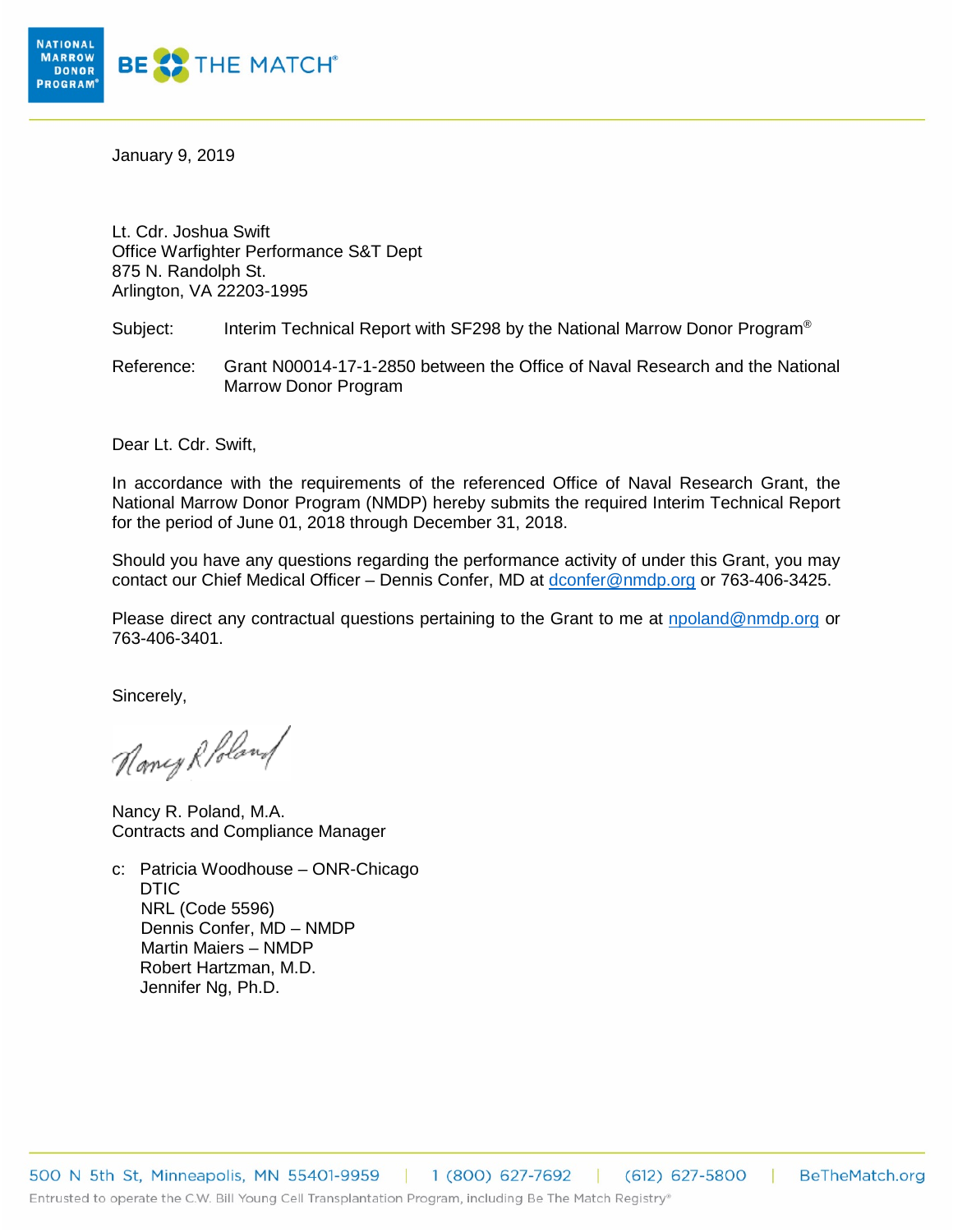|                                                                                                                                                                                                                                                                                                                                                                                                                                                                                                                                                                                                                                                                                                                                                                                    | <b>REPORT DOCUMENTATION PAGE</b>       | <b>Form Approved</b><br>OMB No. 0704-0188 |                                             |                               |                                             |                                                                                       |  |  |
|------------------------------------------------------------------------------------------------------------------------------------------------------------------------------------------------------------------------------------------------------------------------------------------------------------------------------------------------------------------------------------------------------------------------------------------------------------------------------------------------------------------------------------------------------------------------------------------------------------------------------------------------------------------------------------------------------------------------------------------------------------------------------------|----------------------------------------|-------------------------------------------|---------------------------------------------|-------------------------------|---------------------------------------------|---------------------------------------------------------------------------------------|--|--|
| Public reporting burden for this collection of information is estimated to average 1 hour per response, including the time for reviewing instructions, searching data sources,<br>gathering and maintaining the data needed, and completing and reviewing the collection of information. Send comments regarding this burden estimate or any other aspect of this collection<br>of information, including suggestions for reducing this burden to Washington Headquarters Service, Directorate for Information Operations and Reports,<br>1215 Jefferson Davis Highway, Suite 1204, Arlington, VA 22202-4302, and to the Office of Management and Budget,<br>Paperwork Reduction Project (0704-0188) Washington, DC 20503.<br>PLEASE DO NOT RETURN YOUR FORM TO THE ABOVE ADDRESS. |                                        |                                           |                                             |                               |                                             |                                                                                       |  |  |
| 01-09-2019                                                                                                                                                                                                                                                                                                                                                                                                                                                                                                                                                                                                                                                                                                                                                                         | 1. REPORT DATE (DD-MM-YYYY)            |                                           | 2. REPORT TYPE<br>Interim Technical Report  |                               |                                             | 3. DATES COVERED (From - To)<br>June 2018 - December 2018                             |  |  |
| <b>4. TITLE AND SUBTITLE</b><br>Development of Medical Technology for Contingency Response to<br>Marrow Toxic Agents - Interim Technical Report with SF298 June 1,                                                                                                                                                                                                                                                                                                                                                                                                                                                                                                                                                                                                                 |                                        |                                           | N/A                                         | <b>5a. CONTRACT NUMBER</b>    |                                             |                                                                                       |  |  |
| 2018 - December 31, 2018<br>N/A                                                                                                                                                                                                                                                                                                                                                                                                                                                                                                                                                                                                                                                                                                                                                    |                                        |                                           |                                             |                               | <b>5b. GRANT NUMBER</b><br>N00014-17-1-2850 |                                                                                       |  |  |
|                                                                                                                                                                                                                                                                                                                                                                                                                                                                                                                                                                                                                                                                                                                                                                                    |                                        |                                           |                                             |                               | <b>5c. PROGRAM ELEMENT NUMBER</b>           |                                                                                       |  |  |
| 6. AUTHOR(S)<br>Maiers, Martin                                                                                                                                                                                                                                                                                                                                                                                                                                                                                                                                                                                                                                                                                                                                                     |                                        |                                           |                                             |                               | 5d. PROJECT NUMBER<br>N/A                   |                                                                                       |  |  |
| N/A                                                                                                                                                                                                                                                                                                                                                                                                                                                                                                                                                                                                                                                                                                                                                                                |                                        |                                           |                                             |                               |                                             | <b>5e. TASK NUMBER</b><br>Project 1, 2, 3, 4                                          |  |  |
|                                                                                                                                                                                                                                                                                                                                                                                                                                                                                                                                                                                                                                                                                                                                                                                    |                                        |                                           |                                             |                               | 5f. WORK UNIT NUMBER                        |                                                                                       |  |  |
| 7. PERFORMING ORGANIZATION NAME(S) AND ADDRESS(ES)<br>National Marrow Donor Program<br>500 N. 5th St.<br>Minneapolis, MN 55401-1206                                                                                                                                                                                                                                                                                                                                                                                                                                                                                                                                                                                                                                                |                                        |                                           |                                             |                               |                                             | <b>PERFORMING ORGANIZATION</b><br>8.<br><b>REPORT NUMBER</b><br>N/A                   |  |  |
| 9. SPONSORING/MONITORING AGENCY NAME(S) AND ADDRESS(ES)                                                                                                                                                                                                                                                                                                                                                                                                                                                                                                                                                                                                                                                                                                                            |                                        |                                           |                                             |                               |                                             | 10. SPONSOR/MONITOR'S ACRONYM(S)<br><b>ONR</b>                                        |  |  |
| Office of Naval Research<br>875 N. Randolph Street, Suite 1425<br>Arlington VA 22203-1995                                                                                                                                                                                                                                                                                                                                                                                                                                                                                                                                                                                                                                                                                          |                                        |                                           |                                             |                               |                                             | <b>11. SPONSORING/MONITORING</b><br><b>AGENCY REPORT NUMBER</b><br>N/A                |  |  |
| <b>12. DISTRIBUTION AVAILABILITY STATEMENT</b><br>Approved for public release; distribution is unlimited                                                                                                                                                                                                                                                                                                                                                                                                                                                                                                                                                                                                                                                                           |                                        |                                           |                                             |                               |                                             |                                                                                       |  |  |
| <b>13. SUPPLEMENTARY NOTES</b><br>N/A                                                                                                                                                                                                                                                                                                                                                                                                                                                                                                                                                                                                                                                                                                                                              |                                        |                                           |                                             |                               |                                             |                                                                                       |  |  |
| <b>14. ABSTRACT</b><br>1. Contingency Prepardness: Collect information from transplant centers, build awareness of the Transplant Center Contingency<br>Planning Committee and educate the transplant community about the critical importance of establishing a nationwide contingency<br>response plan.<br>2. Rapid Identification of Matched Donors: Increase operational efficiencies that accelerate the search process and increase<br>patient access are key to preparedness in a contingency event.<br>3. Immunogenetic Studies: Increase understanding of the immunologic factors important in HSC transplantation.<br>4. Clinical Research in Transplantation: Create a platform that facilitates multicenter collaboration and data management.                          |                                        |                                           |                                             |                               |                                             |                                                                                       |  |  |
| <b>15. SUBJECT TERMS</b><br>Research in HLA Typing, Hematopoietic Stem Cell Transplantation and Clinical Studies to Improve Outcomes                                                                                                                                                                                                                                                                                                                                                                                                                                                                                                                                                                                                                                               |                                        |                                           |                                             |                               |                                             |                                                                                       |  |  |
|                                                                                                                                                                                                                                                                                                                                                                                                                                                                                                                                                                                                                                                                                                                                                                                    | <b>16. SECURITY CLASSIFICATION OF:</b> |                                           | <b>17. LIMITATION OF</b><br><b>ABSTRACT</b> | 18. NUMBER<br><b>OF PAGES</b> |                                             | <b>19a. NAME OF RESPONSIBLE PERSON</b><br>Dennis L. Confer, MD - Chief Medical Office |  |  |
| a. REPORT                                                                                                                                                                                                                                                                                                                                                                                                                                                                                                                                                                                                                                                                                                                                                                          | b. ABSTRACT<br>U                       | c. THIS PAGE<br>U                         |                                             | 8                             | 763-406-3425                                | 19b. TELEPONE NUMBER ( <i>Include area code)</i>                                      |  |  |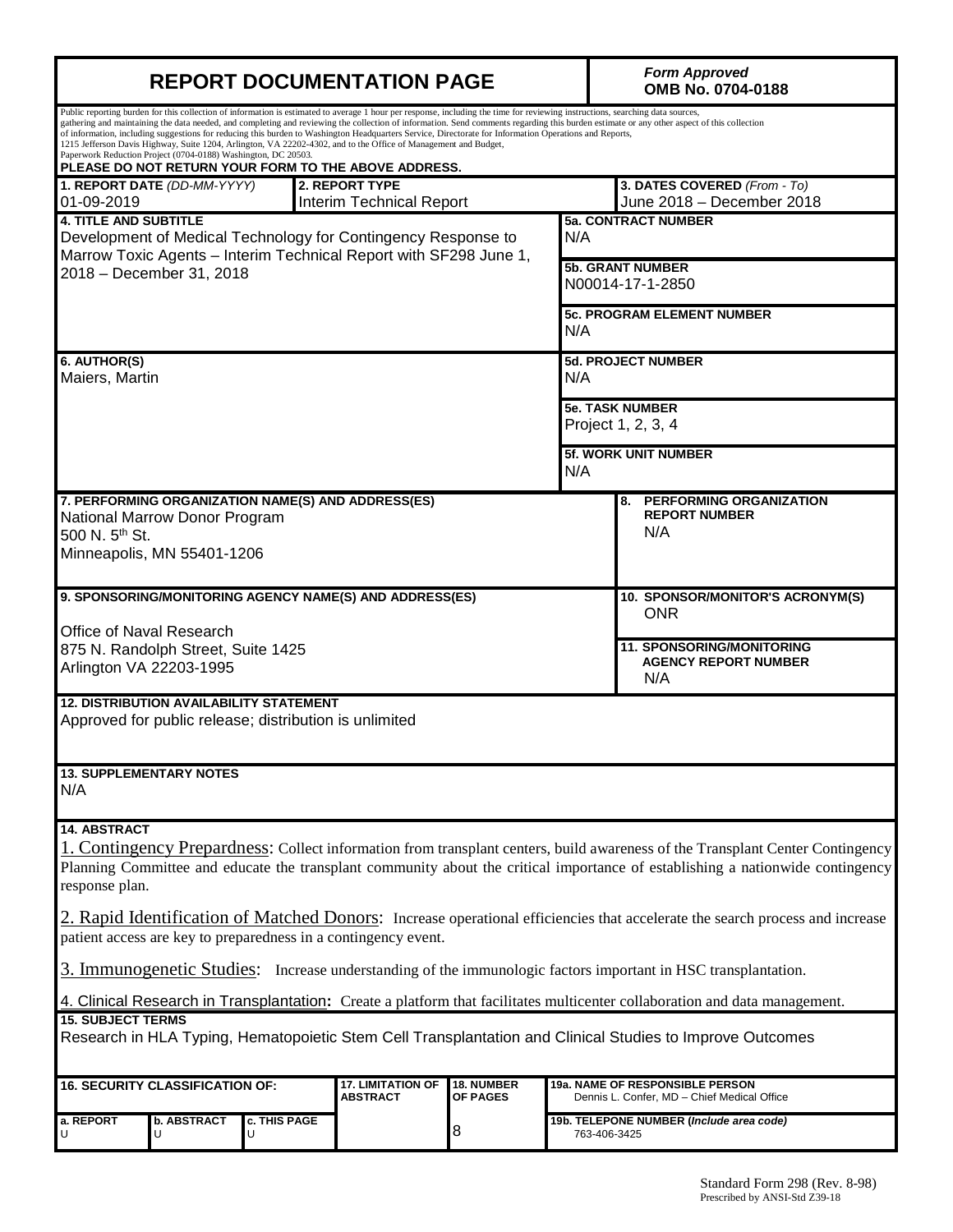

# Grant Award N00014-17-1-2850

# DEVELOPMENT OF MEDICAL TECHNOLOGY FOR CONTINGENCY RESPONSE TO MARROW TOXIC AGENTS INTERIM RESEARCH PERFORMANCE REPORT SUBMITTED JANUARY 9, 2019

Office of Naval Research

And

The National Marrow Donor Program®

500 5<sup>th</sup> St N

Minneapolis, MN 55401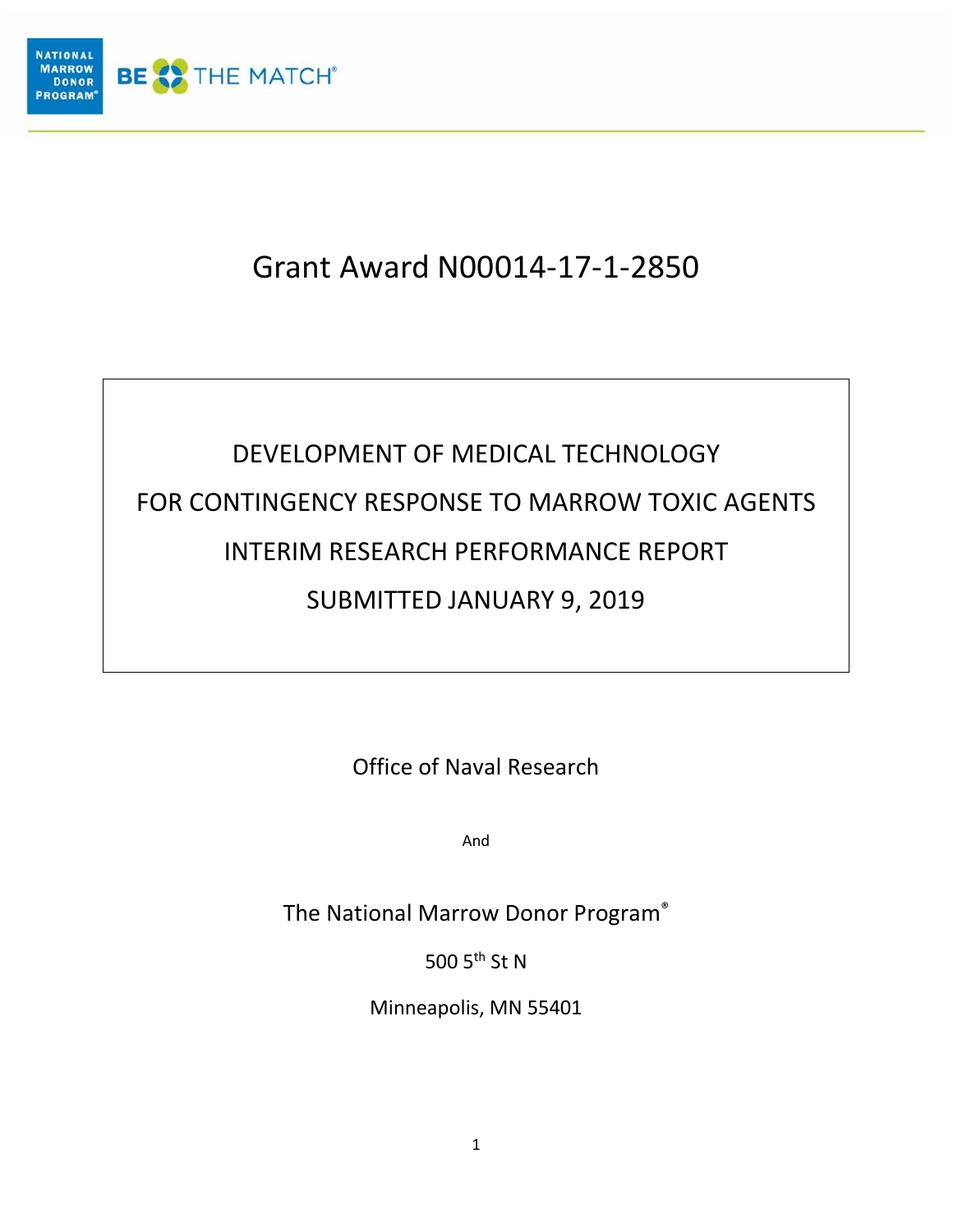# **I. Heading**

PI: Dennis L. Confer, M.D.

National Marrow Donor Program

N00014-17-1-2850

Development of Medical Technology for Contingency Response to Marrow Toxic Agents

# **II. Scientific and Technical Objectives**

The main objective of this grant is to develop, test and mature the ability of the National Marrow Donor Program® (NMDP) to address contingency events wherein civilian or military personnel are exposed to marrow toxic agents, primarily ionizing radiation or chemical weapons containing nitrogen mustard. An accident, a military incident, or terrorist act in which a number of individuals are exposed to marrow toxic agents will result in injuries from mild to lethal. Casualties will be triaged by first responders, and those with major marrow injuries who may ultimately be candidates for hematopoietic cell transplantation (HCT) will need to be identified. HCT donor identification activities will be initiated for all potential HCT candidates. NMDPapproved transplant centers will provide a uniform and consistent clinical foundation for receiving, evaluating and caring for casualties. NMDP coordinating center will orchestrate the process to rapidly identify the best available donor or cord blood unit for each patient utilizing its state-of-the-art communication infrastructure, sample repository, laboratory network, and human leukocyte antigen (HLA) expertise. NMDP's on-going immunobiologic and clinical research activities promote studies to advance the science and technology of HCT to improve outcomes and quality of life for the patients.

# **III. Approach**

# A. Contingency Preparedness

HCT teams are uniquely positioned to care for the casualties of marrow toxic injuries. The NMDP manages a network of centers that work in concert to facilitate unrelated HCT. The Radiation Injury Treatment Network (RITN), comprised of a subset of NMDP's network centers, is dedicated to radiological disaster preparedness activities and develops procedures for response to marrow toxic mass casualty incidents.

# B. Immunogenetic Studies in Transplantation

Improving strategies to avoid and manage complications due to graft alloreactivity is essential to improve the outcomes of HCT. Research efforts are focused on strategies to maximize disease control while minimizing the toxicity related to alloreactivity in HCT.

C. Clinical Research in Transplantation

Clinical research creates a platform that facilitates multi-center collaboration and data management to address issues important for managing radiation exposure casualties. Advancing the already robust research capabilities of the NMDP network will facilitate a coordinated and effective contingency response.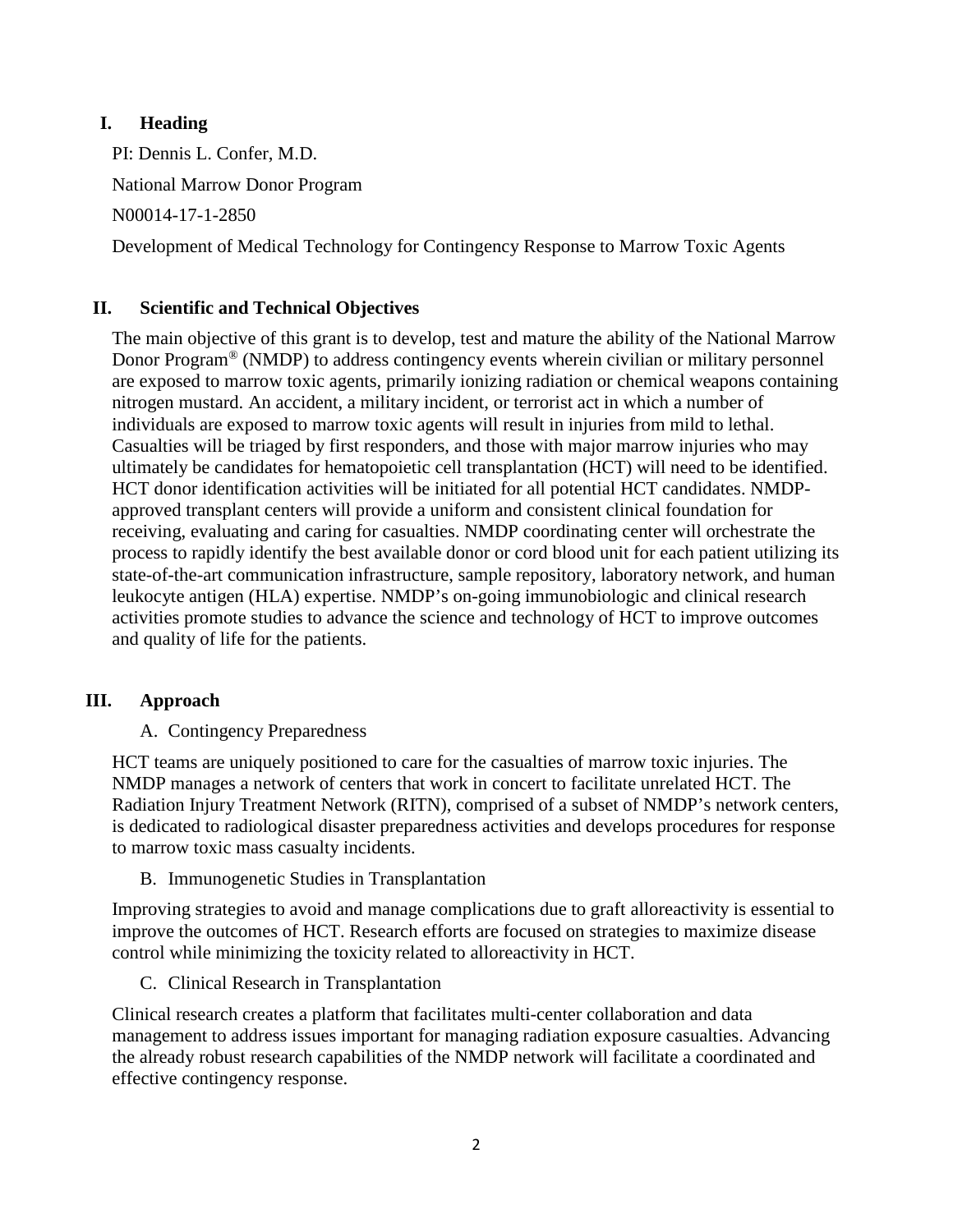# **IV. Updates**

# **A. Contingency Preparedness**

**Maintain the Radiation Injury Treatment Network (RITN) to prepare for the care of patients resulting from a hematopoietic toxic event.** 

#### **Project: Triage Guidelines for Cytokine Administration Following a Radiological Disaster**

- 1. The workgroup developed a draft set of adult and pediatric guidelines.
- 2. These draft guidelines are in circulation for feedback from the RITN Executive Committee.
- 3. The next step will be to circulate for feedback to all of RITN and its partners.

#### **Project: Hematologic Laboratory Surge Network Exercise and Plan Development**

- 1. A draft concept of operations (CONOPS) was created and ready for review by stakeholders.
- 2. The project team has talked with DHHS-ASPR about collaborating to ensure that it is in alignment with government expectations and guidance.
- 3. Due to hurricane season and other public health emergencies DHHS-ASPR staff have not been available to proceed with these in depth discussions.
- 4. In expectation that this in-availability will continue the project team is talking to New York City emergency management and hospital staff to conduct an exercise to validate assumptions in the document.

# **Project: Local Public Health Radiological Preparedness Gap Review and Tool Development Identification**

- 1. The National Association of County and City Health Officials (NACCHO) finalized the report in August.
- 2. The report was shared with all of RITN and its partners as well as posted on the RITN website as NACCHO/RITN Gap Analysis: Understanding the Shortfalls within Radiation Preparedness: <https://ritn.net/WorkArea/DownloadAsset.aspx?id=2147484410>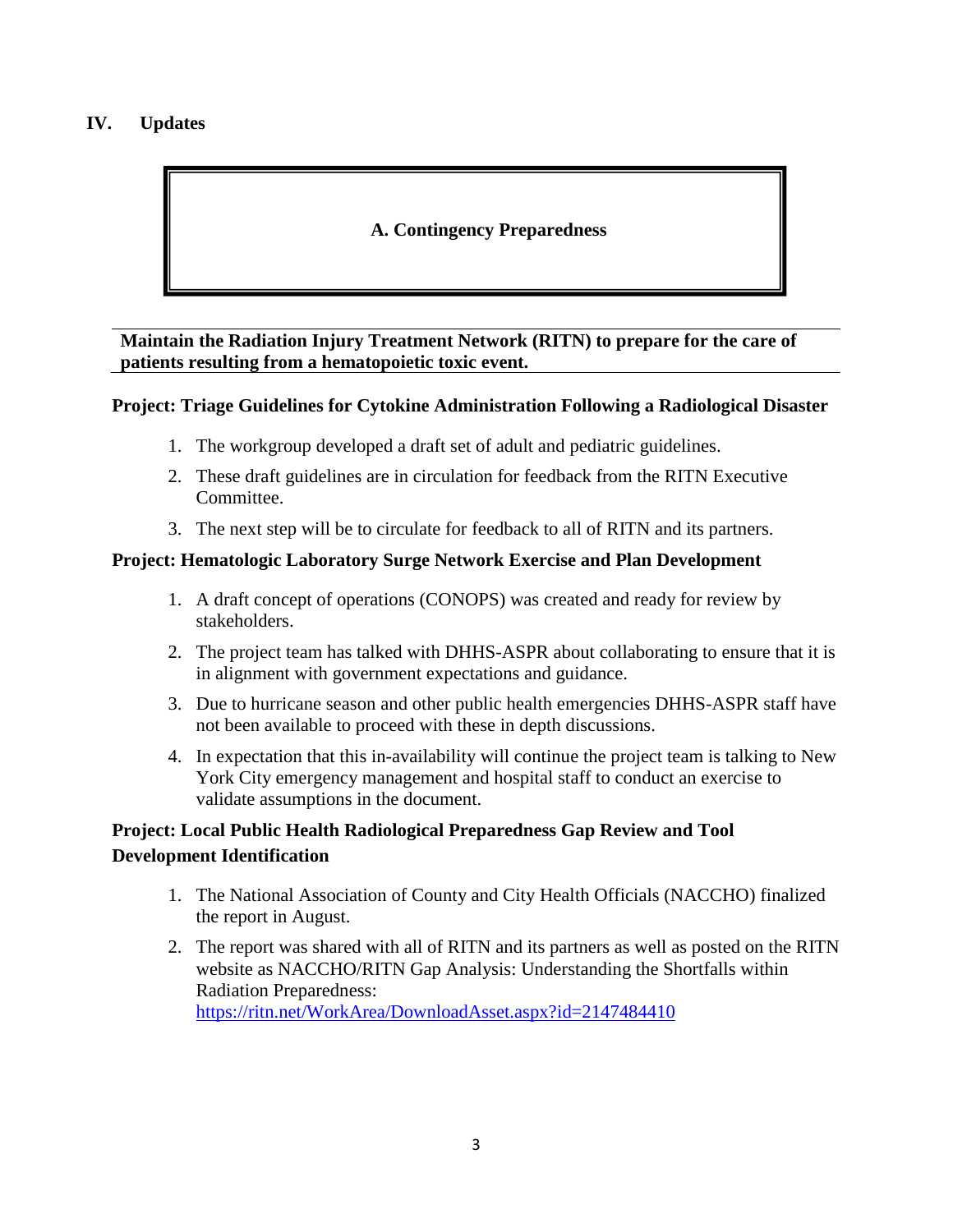# **Project: Radiological Disaster Webinar Training Series for Inexperienced Public Health Staff**

- 1. The Association of State and Territorial Health Officials (ASTHO) has hired a videographer to record the modules.
- 2. Scripts for the first two training courses are drafted and being circulated for finalization before recording the voiceovers.
- 3. The third and fourth training courses are being written.

**B. Immunogenetic Studies in Transplantation**

**HLA mismatches may differ in their impact on transplant outcome, therefore, it is important to identify and quantify the influence of specific HLA mismatches. In contingency situations, it will not be possible to delay transplant until a perfectly matched donor can be found.**

# **Project: Evaluation and identification of whole genome donor-recipient pair variation and donor-specific DNA methylation patterns that affect HCT outcomes**

- 1. DNA methylation sequencing and long insert whole genome sequencing was completed on the pilot cohort of 188 samples. Data was transferred from the sequencing center and is under preliminary analysis to evaluate associations between donor and recipient DNA methylation signatures and whole genome sequence variation on disease relapse following hematopoietic cell transplantation for Myelodysplastic syndromes (MDS).
- 2. A request for quotation was distributed to solicit bids for the next round of testing. A cohort of >1,000 MDS transplant donor/recipient pairs was selected and DNA preparation initiated to facilitate the testing. The sequencing is expected to commence in late February with completion in late May.
- 3. Weekly collaborative meetings were held between researchers from both Minneapolis and Milwaukee Center for International Blood and Marrow Transplant Research (CIBMTR) campuses to track the progress of the typing, develop the statistical analysis approach and review results.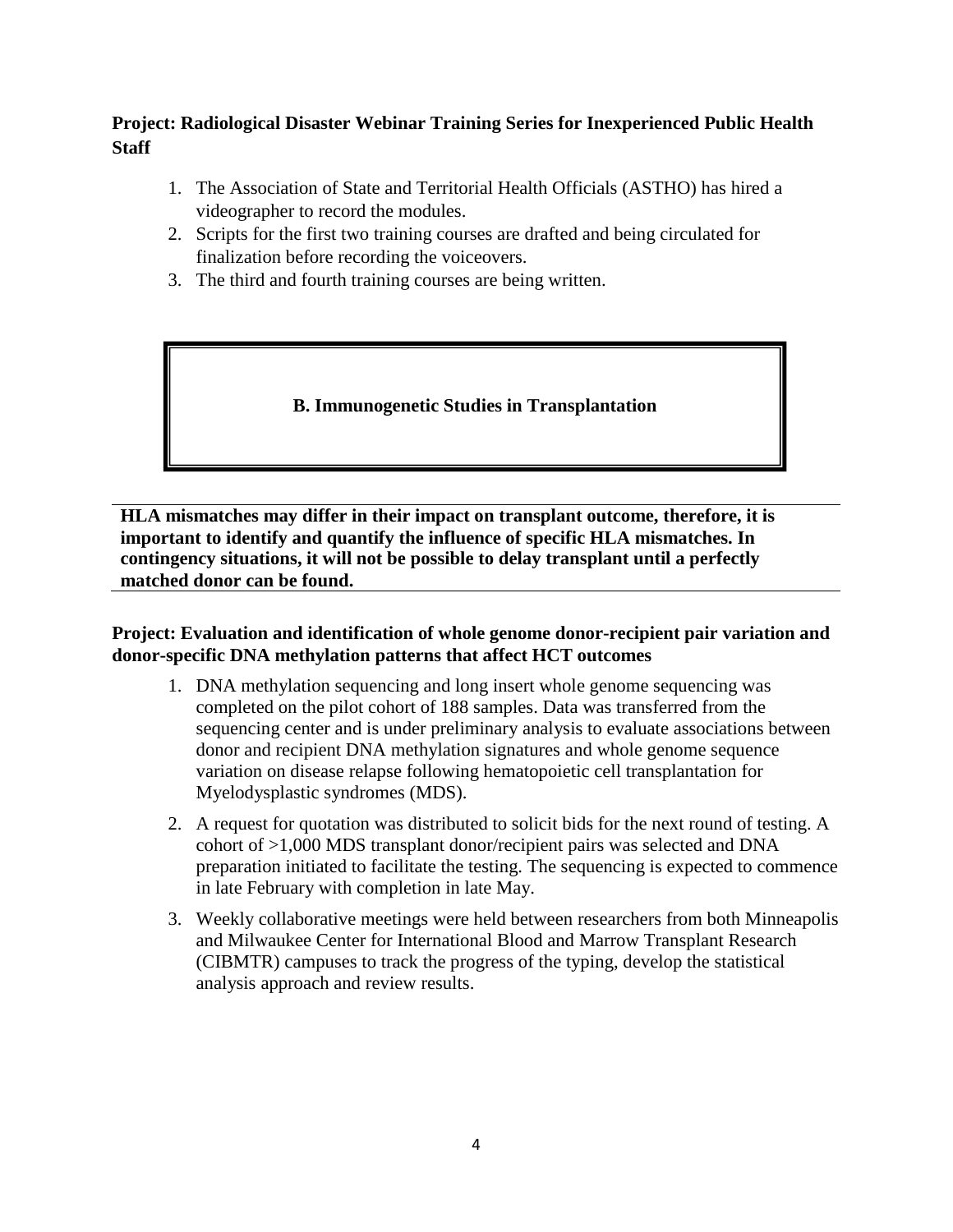**C. Clinical Research in Transplantation**

**Clinical research in transplantation improves transplant outcomes and supports preparedness for a contingency response.**

#### **Project: Patient Report Outcomes (PRO). Incorporating patient reported quality of life (QOL) assessments into CIBMTR data collection**

CIBMTR's Electronic Patient Reported Outcomes (ePRO) system integrates Qualtrics online surveys with PROMIS® (Patient-Reported Outcomes Measurement Information System) computer adapted test measures and Salesforce CRM (customer relationship management) to administer quality of life and other patient reported outcomes with follow-up support by Survey Research Group (SRG).

Previous accomplishments included deployment of ePRO system, including integration of Qualtrics, PROMIS API (application programming interface) and Salesforce, and security enhancements for compliance with HIPAA and NMDP security standards.

Accomplishments in this reporting period:

- 1. The pilot study was launched, and patients began enrolling in July 2018. Two of six sites have been activated. As of December 17 there are 27 completed surveys out of a target accrual of 218 completed surveys.
- 2. PRO data was started being stored and scores in the Integrated Data Warehouse (IDW) for the pilot study. Data mapping has been completed and processes are in place to pull data from Qualtrics into the IDW on-demand.
- 3. Reviewed and enhanced system-monitoring capabilities for when servers are down or there are other issues with the APIs or other system components. The business owner and IT support receive notification of errors in either Qualtrics or the API manager.

Remaining scope to be delivered:

1. Complete the pilot study.

# **Project: Development of a Regenerative Medicine Registry**

The CIBMTR has developed a new infrastructure to capture information on recipients of cellular therapy outside the setting of a hematopoietic cell transplantation. The Cellular Therapy Outcomes Registry was launched in 2016 and has a broad scope to collect information on recipients of multiple types of cellular therapies for a wide range of indications. The goal of this project is to build on this existing infrastructure and expand the types of data collected on selected indications within the scope of regenerative medicine. This requires outreach to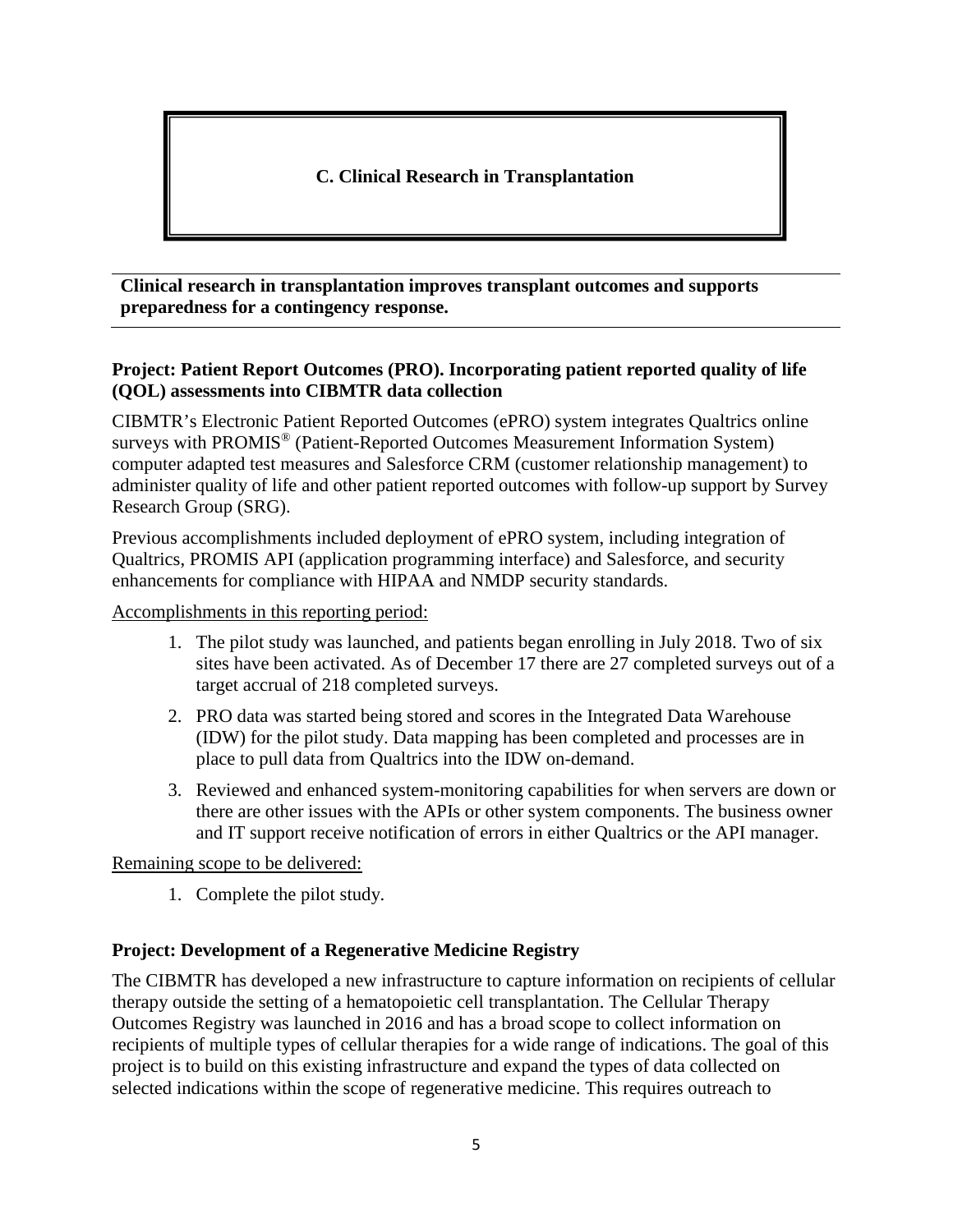different specialty groups to build disease-specific modules of pertinent data elements for assessment of the disease prior to treatment and the response thereafter. The ultimate goal is to have a functioning outcomes database of emerging cellular therapies for treatment of regenerative medicine indication and can be used for research.

Previous accomplishments include the release of the cellular therapy registry with capabilities to collect relevant information on regenerative therapy indications and outcomes related to cellular therapy, including toxicity. Outreach to multiple groups to demonstrate the capabilities of this infrastructure and to initiate a prioritization plan on what indications should be addressed first.

#### Accomplishments in this reporting period:

- 1. There was outreach to disease-specific groups to discuss a strategy for development of data collection instruments and studies to assist their implementation.
- 2. An in person meeting was held in September 2018 which established a roadmap based on the groups input which included the following topics to concentrate on for the CIBMTR data collection pilots: osteoarthritis of the knee, acute ischemic stroke, irradiation-induced tissue fibrosis and chronic heart failure. All these disease indications have existing groups which will facilitate the alignment with CIBMTR.

#### Remaining scope to be delivered:

- 1. Hire a dedicated regenerative medicine coordinator.
- 2. Develop and implement disease specific forms.
- 3. Activate and train new centers with active regenerative medicine programs.

# **Project: Enhancing Existing IRB software application(s) to streamline NMDP single IRB Processes**

- 1. In October a 3-year agreement with an IRB software called "IRB Manager" was finalized.
- 2. In November the first meeting identifying the plan with IRB Manager was held.
- 3. In December the first implementation meeting was held.
- 4. Ongoing biweekly meetings have been scheduled for the next several month to build and implement the system.

# **Project: Support for developing HL7 Fast Healthcare Interoperability Resources (FHIR) tools to enhance interoperability of AGNIS**® **with Electronic Medical Records**

The tremendous scientific value of CIBMTR research is threatened by reliance on manual data entry through web-based forms at most HCT centers. CIBMTR created A Growable Network Information System **(**AGNIS) to overcome this challenge. While powerful, adoption of AGNIS at a broader range of transplant centers has been limited because of burdens associated with data mapping and/or a lack of available resources with sufficient technical expertise. Because AGNIS replicates the FormsNet User Interface forms, any change to information being captured requires new form definitions, resulting in new mappings to local data elements. This process is inefficient. Beginning in the fall of 2017, we embarked on a project to incorporate a new data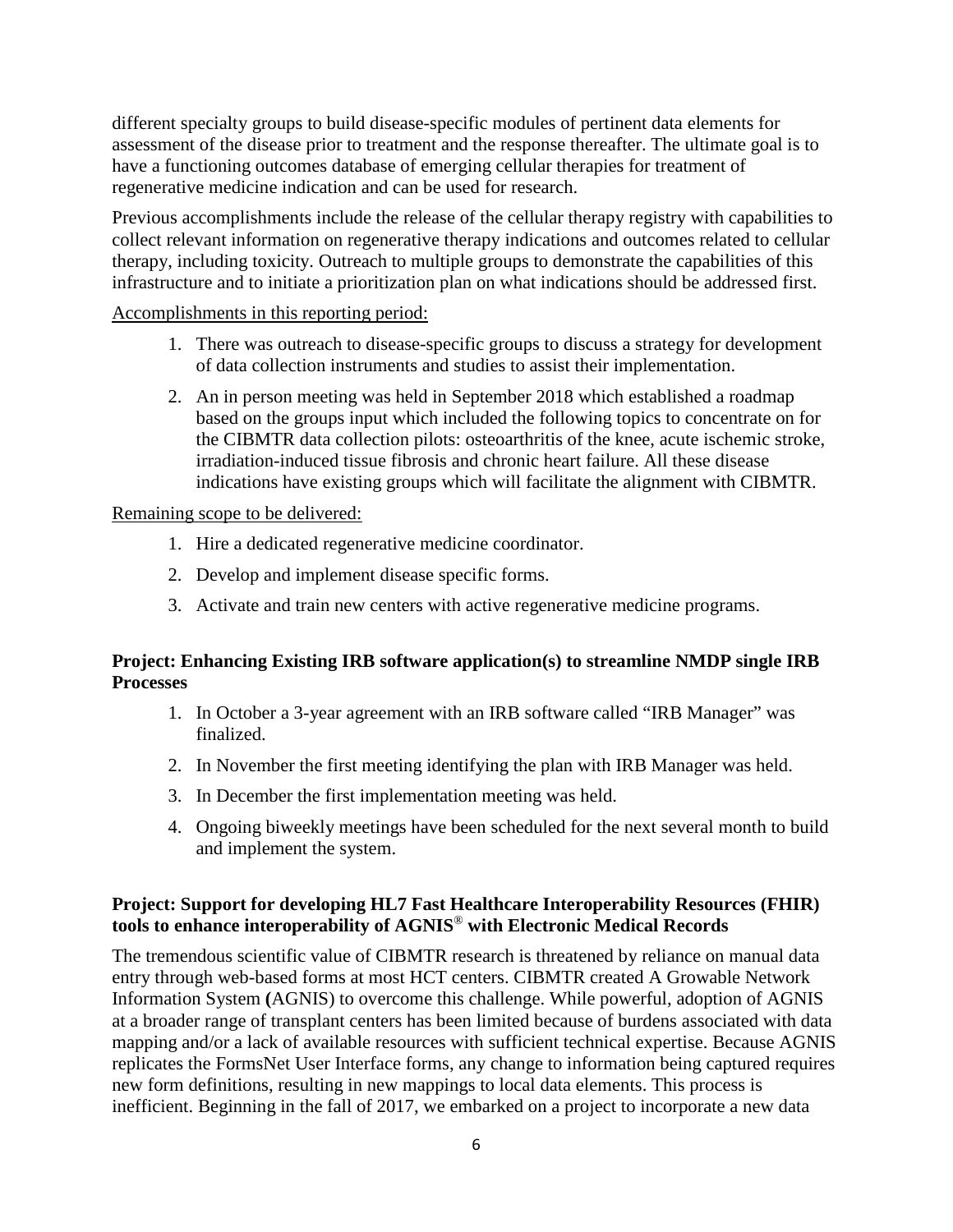transmission interface to AGNIS using healthcare informatics standards that embrace modern approaches to data exchange – HL7 FHIR.

Accomplishments in this reporting period:

- 1. The initial FHIR client interface application was demonstrated at a FHIR Connectathon, which is an international meeting where developers exchange data and test connections.
- 2. Demonstration of draft (client) application to senior leadership were provided.
- 3. NMDP architectural requirements for the development of a secure environment for future data exchange were defined.
- 4. A FHIR development server for the testing and implementation of necessary security and authentication tooling was introduced.

Remaining scope to be delivered:

- 1. Consult FHIR SMEs to ensure conformance with established FHIR standards.
- 2. Collaborate with partner transplant centers to identify necessary enhancements to the draft client application.
- 3. Introduction of security layers for FHIR server interaction.
- 4. Introduction of security layers for interactions with CIBMTR services.
- 5. Upload genomic resource to Epic FHIR sandbox for retrieval by our tool using alternate search criteria.
- 6. Enhancement of automated search scripts to allow additional FHIR Resources to be used in search criteria or retrieved from the Epic Sandbox.
- 7. Introduction of a mapping script to ease the burden of implementation for partner transplant centers.
- 8. Development of a draft Implementation Guide (a set of rules about how FHIR resources are used when exchanging data with CIBMTR).

# **V. Major Problems/Issues (if any)**

No major problems encountered to date.

# **VI. Technology Transfer**

No technology transfer to report.

# **VII. Foreign Collaborations and Supported Foreign Nationals**

NMDP has no sub awards with, nor is it collaborating with, any foreign entity or foreign national under this grant.